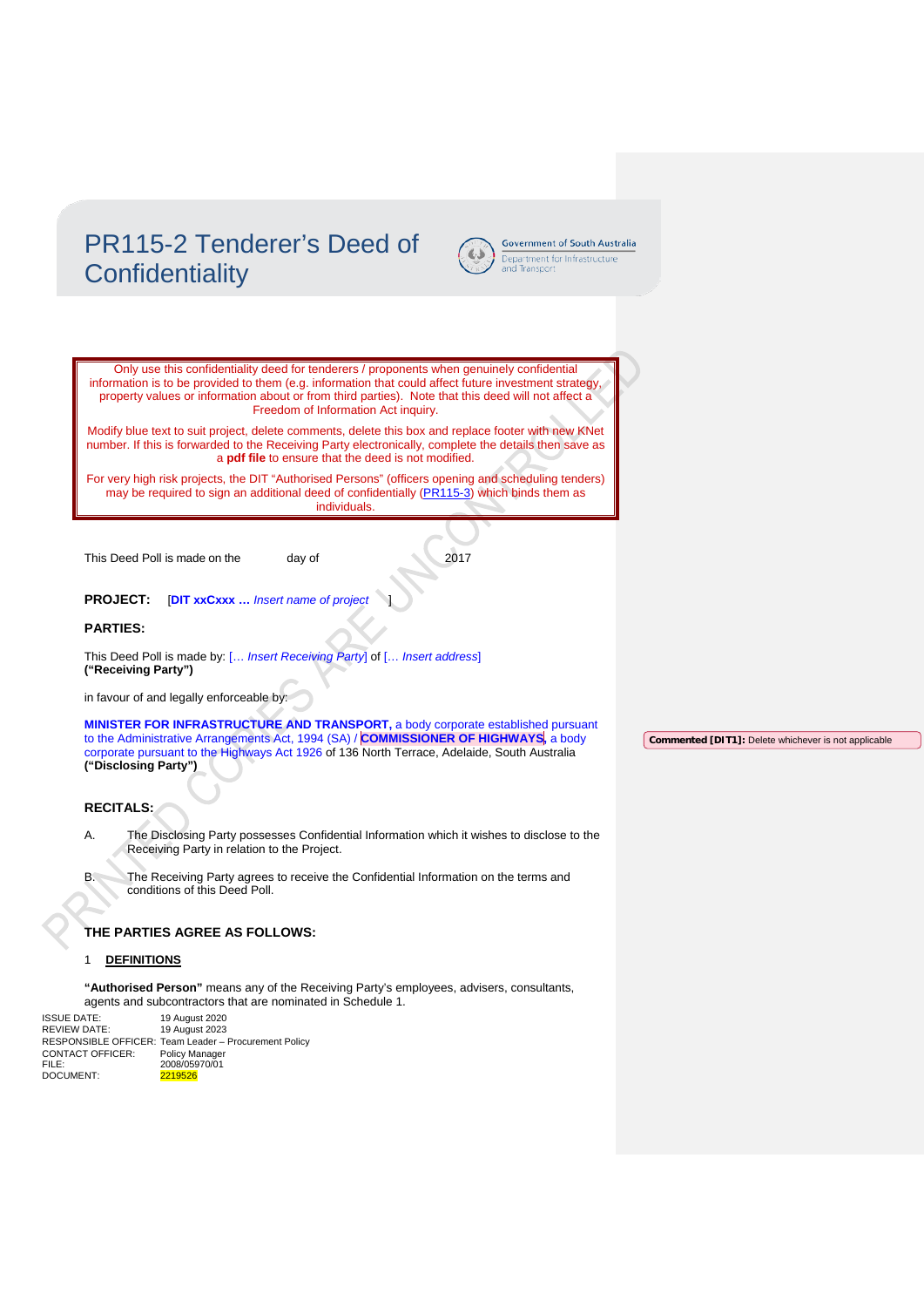**"Authorised Purpose"** means [e.g. preparation of a tender for DIT Contract No. xxCxxx ] and any other purpose as the Disclosing Party notifies from time to time in respect of any item of Confidential Information.

**"Confidential Documents"** means any embodiment of Confidential Information however recorded.

**"Confidential Information"** means information disclosed to the Receiving Party by or on behalf of the Disclosing Party in relation to the Authorised Purpose that:

- (a) is by its nature confidential or by the nature in which it is disclosed is confidential;
- (b) is designated by the Disclosing Party as confidential or identified in terms connoting its confidentiality; or
- (c) the Receiving Party knows or ought to know is confidential,

but does not include:

- (a) information that is or becomes public knowledge, other than by a breach of this Agreement; or
- (b) is required by law, or any requirement of any court, tribunal, authority, regulatory body or stock exchange to be disclosed.

**"Intellectual Property Rights"** means any patent, copyright, trade mark, trade name, design, semi conductor or circuit layout rights, trade secret, know how or other form of intellectual property right whether arising before or after the execution of this Agreement and the right to registration of these rights.

#### **2 DISCLOSURE OF CONFIDENTIAL INFORMATION**

- 2.1 The Disclosing Party may disclose Confidential Information to the Receiving Party.
- 2.2 In consideration of the disclosure of the Confidential Information by the Disclosing Party the Receiving Party undertakes the following obligations:
	- (a) The Receiving Party must only use Confidential Information for the Authorised Purpose and in accordance with any conditions of use notified to the Receiving Party by the Disclosing Party.
	- (b) The Receiving Party must take all reasonable steps to ensure that the confidentiality of the Confidential Information is preserved.
	- (c) The Receiving Party must promptly notify the Disclosing Party if it is aware of any unauthorised disclosure of any of the Confidential Information.

#### **3 AUTHORISED DISCLOSURE**

- The Receiving Party may disclose Confidential Information to an Authorised Person, but only:
	- (a) to the extent that, and for so long as, is necessary for the Authorised Purpose;
	- (b) if prior to disclosure, the Receiving Party has informed the Authorised Person that the Confidential Information is confidential and has required the Authorised Person to treat it confidentially;
	- (c) if the Receiving Party has, before disclosure to the Authorised Person, given the Disclosing Party notification of the name, position and status (for example, employee or consultant) of the Authorised Person (for the purposes of this sub-clause, the Disclosing Party has been notified of the individual Authorised Persons detailed in full in the Schedule); and
	- (d) if prior to disclosure, the Authorised Person has executed a deed of confidentiality in the form prescribed by the Disclosing Party relating to the non-disclosure of Confidential Information and the deed has been delivered to the Disclosing Party

**Commented [DIT2]:** Insert any other specific purpose here, or leave existing words

**Commented [DIT3]:** Only include this clause if the company's employees must each individually sign a deed of confidentiality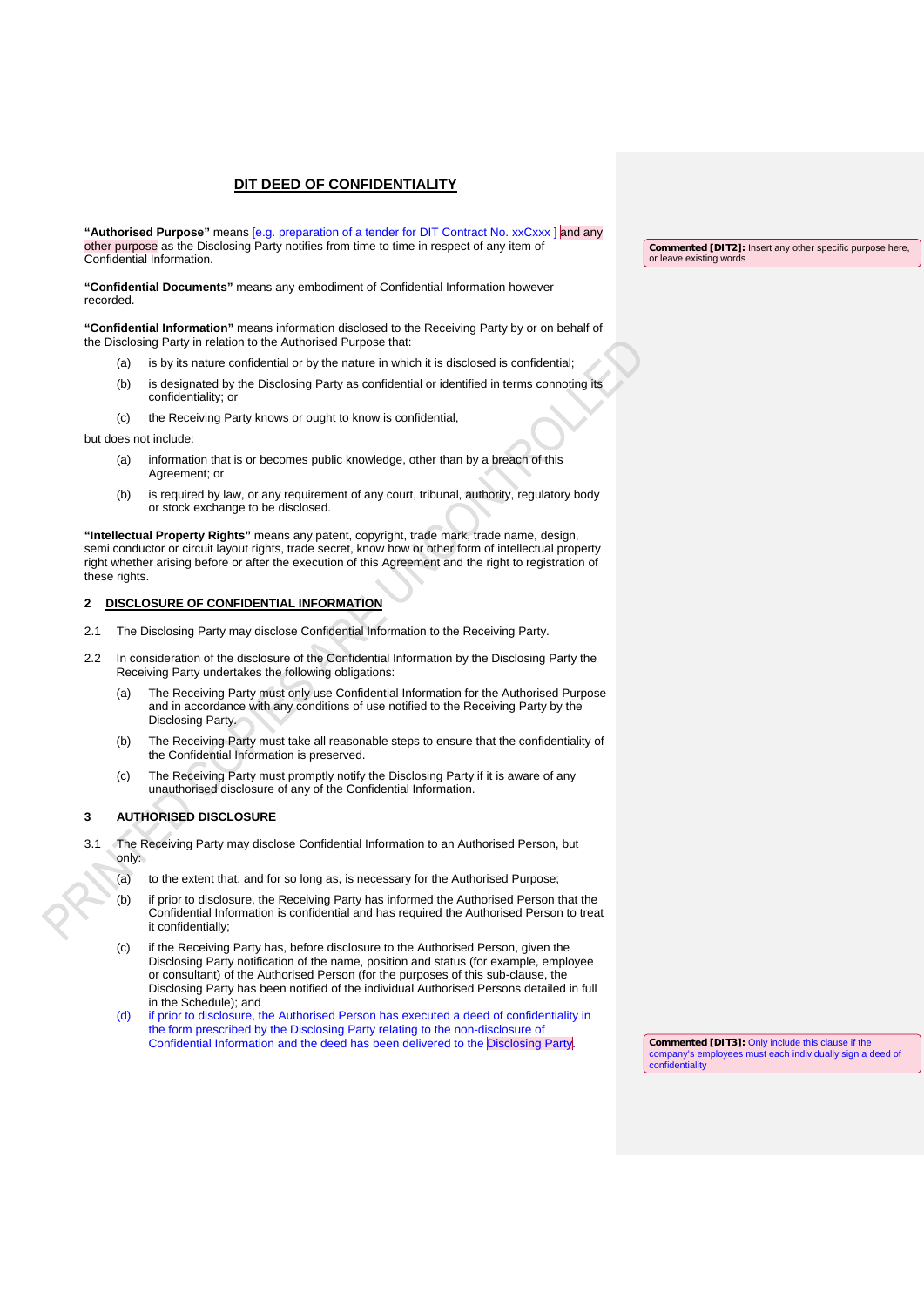3.2 The Receiving Party may only disclose Confidential Information if it is permitted to be disclosed by this Agreement or it is required by operation of law.

#### **4 RETURN OF CONFIDENTIAL DOCUMENTS**

- 4.1 The Disclosing Party may at any time:
	- (a) deny the Receiving Party access to Confidential information and/or
	- (b) require the Receiving Party to deny an Authorised Person access to Confidential Information; and/or
	- (c) require the Receiving Party to destroy or deliver the Confidential Documents to the Disclosing Party forthwith.
- 4.2 Notwithstanding clause 4.1, the Receiving Party and its Authorised Persons may retain any of the Confidential Information it is required to retain by law or for corporate governance purposes.
- 4.3 If an Authorised Person ceases to be a person within the category of Authorised Persons or it is no longer necessary for the person to have access to the Confidential Information for the Authorised Purpose, the Receiving Party must immediately retrieve all Confidential Documents held by that person.
- 4.4 If the Receiving Party:
	- (a) receives a notice from the Disclosing Party requiring it to cease using the Confidential Information; or it
	- (b) no longer requires the Confidential Information for the Authorised Purpose;

the Receiving Party must retrieve the Confidential Documents and return them to the Disclosing Party by the date reasonably required by the Disclosing Party.

#### **5 INTELLECTUAL PROPERTY RIGHTS**

Any Intellectual Property Rights of the Disclosing Party in the Confidential Information are retained by the Disclosing Party despite any disclosure to the Receiving Party.

#### **6 INDEMNITY**

The Receiving Party indemnifies the Disclosing Party against any loss or damage of third parties for which the Disclosing Party may become liable as a result of:

- (a) any disclosure or use of Confidential Information in breach of this Agreement by the Receiving Party; or
- (b) any unauthorised disclosure or use by an Authorised Person of Confidential Information.

### **7 WARRANTY**

The Disclosing Party warrants that the use of the Confidential Information for the Authorised Purpose will not infringe the Intellectual Property Rights of any third party.

### **8 RIGHTS ARE CUMULATIVE**

The rights of the Disclosing Party under this Agreement are in addition to and to not derogate from, any rights in law or equity of the Disclosing Party.

#### **9 PROPER LAW**

The laws in force in South Australia, including law with respect to capacity to contract and manner of performance, apply to this Agreement.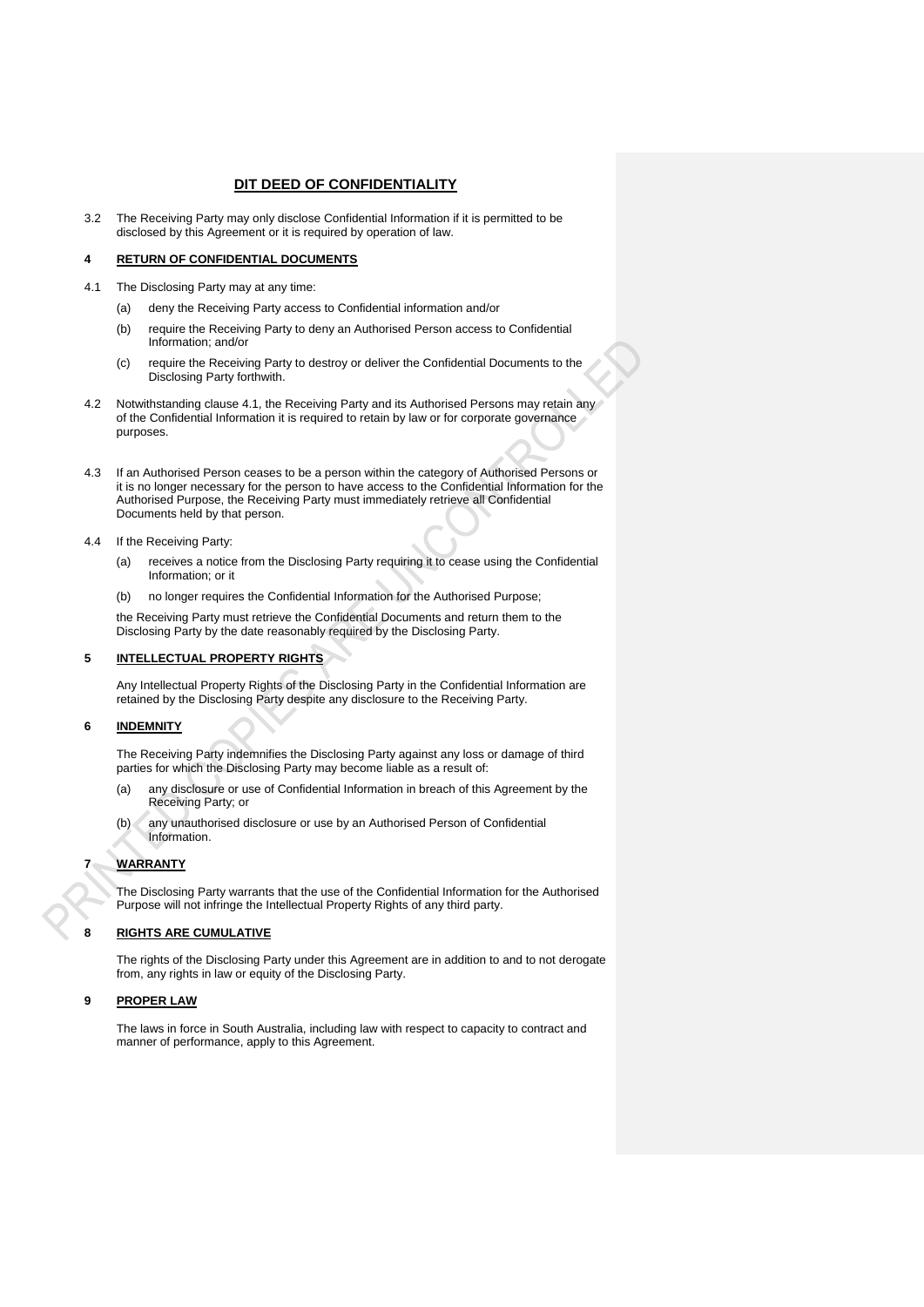#### **10 JURISDICTION OF COURTS**

- 10.1 The parties agree that the courts of South Australia will have exclusive jurisdiction to determine any proceeding in relation to this Agreement.
- 10.2 Any proceeding brought in a Federal Court must be instituted in the Adelaide Registry of that Federal Court.
- 10.3 The Receiving Party undertakes not to apply to transfer any proceedings to another registry of the Federal Court.

#### **11 NOTICES**

- 11.1 A "notice" means:
	- (a) a notice in writing; or
	- (b) a consent, approval or other communication required to be in writing under this Agreement.
- 11.2 A notice must be signed by or on behalf of the sender addressed to the recipient and:
	- (a) delivered to the recipient's address;
	- (b) sent by pre-paid mail to the recipient's address; or
	- (c) transmitted by facsimile to the recipient's address.

#### **12 LIABILITY**

The Receiving Party acknowledges and agrees that:

- (a) monetary damages may be an insufficient remedy for the Disclosing Party if the Receiving Party breaches this Deed; and
- (b) in addition to any other remedy to which the Disclosing Party may be entitled in law or equity, the Disclosing Party may seek injunctive relief to prevent any actual or threatened breach of this Deed and to compel specific performance of this Deed.

### **EXECUTED AS A DEED BY THE RECEIVING PARTY**

| <b>SIGNED</b> for and on behalf of                     |             | Commented [DIT4]: USE THE FOLLOWING SIGNATURE                              |
|--------------------------------------------------------|-------------|----------------------------------------------------------------------------|
|                                                        |             | <b>BLOCK IF SIGNING IN ACCORDANCE WITH THE</b><br><b>CORPORATIONS ACT.</b> |
|                                                        |             |                                                                            |
| in accordance with section 127 of the Corporations Act |             | Check with Receiving Party to confirm appropriate block if<br>required.    |
| 2001 by                                                |             | <b>Commented [DIT5]: Insert name of the Receiving Party</b>                |
|                                                        |             |                                                                            |
| a director, and by                                     | (signature) |                                                                            |
|                                                        |             | Commented [DIT6]: Insert name of the company's director                    |
|                                                        |             |                                                                            |
|                                                        | (signature) |                                                                            |
| a director / the secretary                             |             | Commented [DIT7]: insert name of the director / secretary                  |
|                                                        |             |                                                                            |
|                                                        |             |                                                                            |
|                                                        | (date)      |                                                                            |
|                                                        |             |                                                                            |
| SIGNED, SEALED AND DELIVERED on behalf of              |             | Commented [DIT8]: USE THE FOLLOWING SIGNATURE                              |
|                                                        |             | <b>BLOCK FOR ALL OTHER PURPOSES</b>                                        |
|                                                        |             | <b>Commented [DIT9]: Insert name of the Receiving Party</b>                |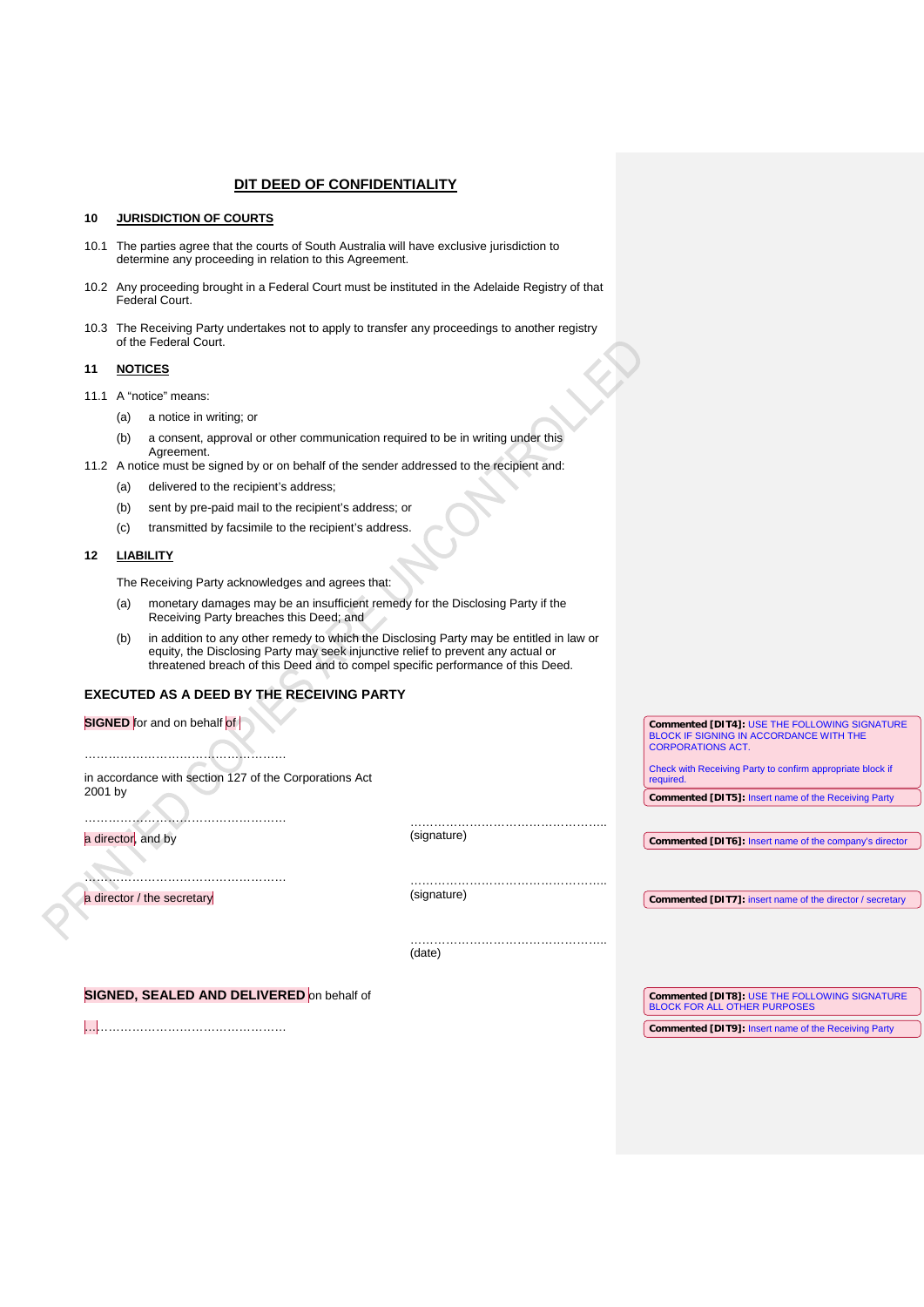| name                                                                                                                     | (signature) |                                                |
|--------------------------------------------------------------------------------------------------------------------------|-------------|------------------------------------------------|
| who warrants that he or she is authorised to execute this<br>document on behalf of the Receiving Party, its officers and |             | Commented [DIT10]: Insert name                 |
| members (if any), in the presence of                                                                                     |             |                                                |
|                                                                                                                          |             | Commented [DIT11]: Insert full name of witness |
| witness                                                                                                                  | (signature) |                                                |
|                                                                                                                          | .           |                                                |
|                                                                                                                          | (date)      |                                                |
|                                                                                                                          |             |                                                |
|                                                                                                                          |             |                                                |
|                                                                                                                          |             |                                                |
|                                                                                                                          |             |                                                |
|                                                                                                                          |             |                                                |
|                                                                                                                          |             |                                                |
|                                                                                                                          |             |                                                |
|                                                                                                                          |             |                                                |
|                                                                                                                          |             |                                                |
|                                                                                                                          |             |                                                |
| Jaks Ask Jacon                                                                                                           |             |                                                |
|                                                                                                                          |             |                                                |
|                                                                                                                          |             |                                                |
|                                                                                                                          |             |                                                |
|                                                                                                                          |             |                                                |
|                                                                                                                          |             |                                                |
|                                                                                                                          |             |                                                |
|                                                                                                                          |             |                                                |
|                                                                                                                          |             |                                                |
|                                                                                                                          |             |                                                |
|                                                                                                                          |             |                                                |
|                                                                                                                          |             |                                                |
|                                                                                                                          |             |                                                |
|                                                                                                                          |             |                                                |
|                                                                                                                          |             |                                                |
|                                                                                                                          |             |                                                |
|                                                                                                                          |             |                                                |
|                                                                                                                          |             |                                                |
|                                                                                                                          |             |                                                |
|                                                                                                                          |             |                                                |
|                                                                                                                          |             |                                                |